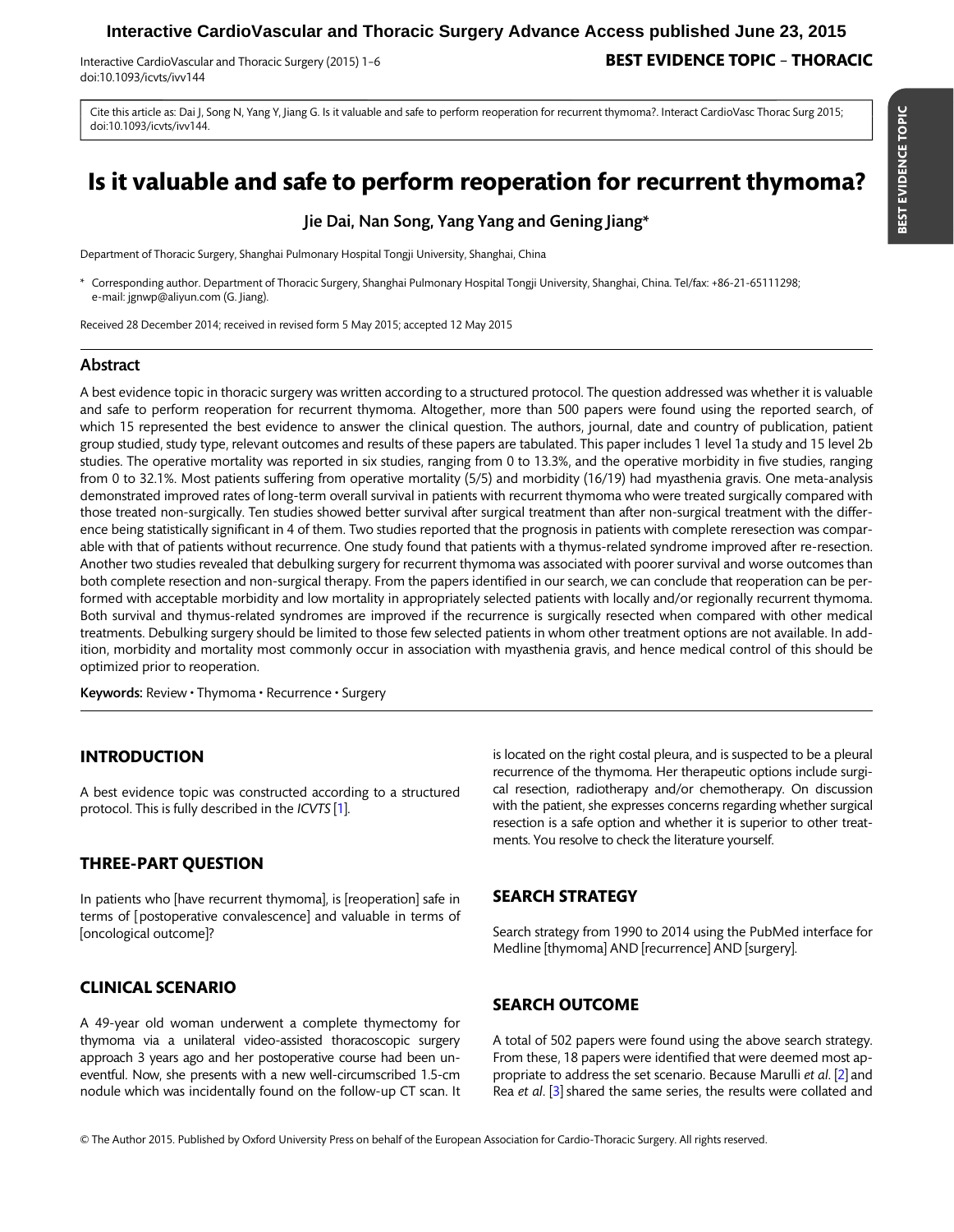| Author, date, Journal<br>and country<br>Study type<br>(level of evidence                         | Patient group                                                                                                                                                                                      | Outcomes                                                             | Key results                                                                                               | Comments                                                                                                                                                                                                                                                                                                                                           |
|--------------------------------------------------------------------------------------------------|----------------------------------------------------------------------------------------------------------------------------------------------------------------------------------------------------|----------------------------------------------------------------------|-----------------------------------------------------------------------------------------------------------|----------------------------------------------------------------------------------------------------------------------------------------------------------------------------------------------------------------------------------------------------------------------------------------------------------------------------------------------------|
| Sandri et al. (2014),<br>J Thorac Oncol,<br>Italy [7]                                            | Study period: 2001-2013<br>from three hospital centres                                                                                                                                             | OS from initial thymectomy                                           | 5-year survival rates (94.8%)<br>and 10-year survival rates<br>(71.7%); P-value is not<br>available       | The analysis failed to identify<br>any significant differences in<br>terms of outcomes between<br>surgery and CT/RT, even if a<br>positive trend was observed<br>in patients with intrathoracic<br>disease treated with surgery<br>with respect to patients<br>treated with CT/RT                                                                  |
| Retrospective cohort study<br>(level 2b)                                                         | locoregional recurrence<br>(62); distant (19)<br>surgery (61)<br>non-surgery (20): [CT/RT<br>$(14)$ , no treatment $(2)$ ,<br>missing $(4)$ ]                                                      | 5-, 10-year survival                                                 | Surgery: 70.2 and 54.1%,<br>non-surgery: 64.3 and 46.9%;<br>$(P = 0.19)$                                  |                                                                                                                                                                                                                                                                                                                                                    |
|                                                                                                  |                                                                                                                                                                                                    | DFS from recurrence                                                  | 5-year DFS (73.6%) and<br>10-year DFS (48.3%); P-value<br>is not available                                |                                                                                                                                                                                                                                                                                                                                                    |
|                                                                                                  |                                                                                                                                                                                                    | 5-, 10-year DFS                                                      | Surgery: 100 and 80.0%,<br>non-surgery: 60.5 and 46.4%;<br>$(P = 0.23)$                                   |                                                                                                                                                                                                                                                                                                                                                    |
|                                                                                                  |                                                                                                                                                                                                    | OS from recurrence of<br>patients with intrathoracic<br>recurrence   | 5-year survival rates (70.6%)<br>and 10-year survival rates<br>(56.0%); P-value is not<br>available       |                                                                                                                                                                                                                                                                                                                                                    |
|                                                                                                  |                                                                                                                                                                                                    | 5-, 10-year survival of<br>patients with intrathoracic<br>recurrence | Surgery: 61.5 and 52.7%,<br>non-surgery: 72.4 and 55.7%;<br>$(P = 0.12)$                                  |                                                                                                                                                                                                                                                                                                                                                    |
| Hamaji et al. (2014),<br>Ann Thorac Surg,<br>Japan <sup>[8]</sup>                                | Eleven studies were<br>identified between 1950<br>and 2013                                                                                                                                         | 5-year OS after initial<br>thymectomy                                | The combined 5-year OS<br>risk difference was 0.34<br>[0.21, 0.48]                                        | This meta-analysis showed<br>significant differences in the<br>rates of 5- and 10-year OS<br>after thymectomy and in<br>5-year OS after recurrence,<br>favouring surgically managed<br>patients. Surgical resection<br>may be associated with<br>improved long-term survival<br>and should be considered<br>for patients with recurrent<br>thymoma |
| Meta-analysis<br>(level 1a)                                                                      | 5-year OS from the date of<br>recurrence was calculated<br>in 8 articles and from the<br>date of initial thymectomy<br>in 7 articles; 10-year OS<br>from thymectomy was<br>available in 6 articles | 10-year OS after initial<br>thymectomy                               | The combined 10-year<br>OS risk difference was 0.47<br>[0.24, 0.71]                                       |                                                                                                                                                                                                                                                                                                                                                    |
|                                                                                                  |                                                                                                                                                                                                    | 5-year OS after recurrence                                           | The combined 5-year OS<br>risk difference was 0.44<br>[0.26, 0.62]                                        |                                                                                                                                                                                                                                                                                                                                                    |
|                                                                                                  |                                                                                                                                                                                                    | Publication bias                                                     | Lack of significant<br>publication bias                                                                   |                                                                                                                                                                                                                                                                                                                                                    |
| Imai et al. (2013),<br>Surg Pract,<br>Japan $[9]$<br>Retrospective cohort study<br>(level 2b)    | Study period: 1986-2006<br>local recurrence (10);<br>metastasis (10)<br>surgery (8)<br>non-surgery (12)                                                                                            | The median relapse-free<br>survival                                  | 27.5 months<br>(range: 5-136 months)                                                                      | Reoperation for recurrent<br>thymoma might give a<br>moderate response rate and<br>improve survival                                                                                                                                                                                                                                                |
|                                                                                                  |                                                                                                                                                                                                    | 5-year survival                                                      | Surgery: 54.7%, non-surgery:<br>34.7%; P-value is not<br>available                                        |                                                                                                                                                                                                                                                                                                                                                    |
|                                                                                                  |                                                                                                                                                                                                    |                                                                      |                                                                                                           | Including details about each<br>patient;<br>high reliability                                                                                                                                                                                                                                                                                       |
| Hamaji et al. (2012),<br>Ann Thorac Surg,<br>USA[10]<br>Retrospective cohort study<br>(level 2b) | Study period: 1956-2009<br>locoregional recurrence<br>$(28)$ ; distant $(2)$<br>surgery (20)<br>non-surgery (10)                                                                                   | Progression-free survival and<br>median survival after<br>recurrence | Progression-free survival: 68<br>months $(1-497$ months);<br>median survival: 53.5                        | Surgical management was<br>associated with prolonged<br>survival and improved<br>progression-free interval                                                                                                                                                                                                                                         |
|                                                                                                  |                                                                                                                                                                                                    | 5-year survival                                                      | months $(0.2-497$ months)<br>Surgery: 74.7%, non-surgery:<br>0; $(P = 0.0002)$                            |                                                                                                                                                                                                                                                                                                                                                    |
|                                                                                                  |                                                                                                                                                                                                    | Therapeutic-specific survival                                        | Multivariate analysis: only<br>surgical management<br>$(P = 0.0038)$ associated with<br>improved survival |                                                                                                                                                                                                                                                                                                                                                    |
| Bae <i>et al.</i> (2012),<br>J Thorac Oncol,<br>Korea <sup>[11]</sup>                            | Study period: 1986-2009                                                                                                                                                                            | OS after recurrence                                                  | 5-year survival rates (59.7%)<br>and 10-year survival rates<br>(33.2%)                                    | The complete reresection<br>group had better survival<br>after recurrence than the                                                                                                                                                                                                                                                                 |
|                                                                                                  |                                                                                                                                                                                                    |                                                                      |                                                                                                           | Continued                                                                                                                                                                                                                                                                                                                                          |

### <span id="page-1-0"></span>Table 1: Best evidence papers

**Continued**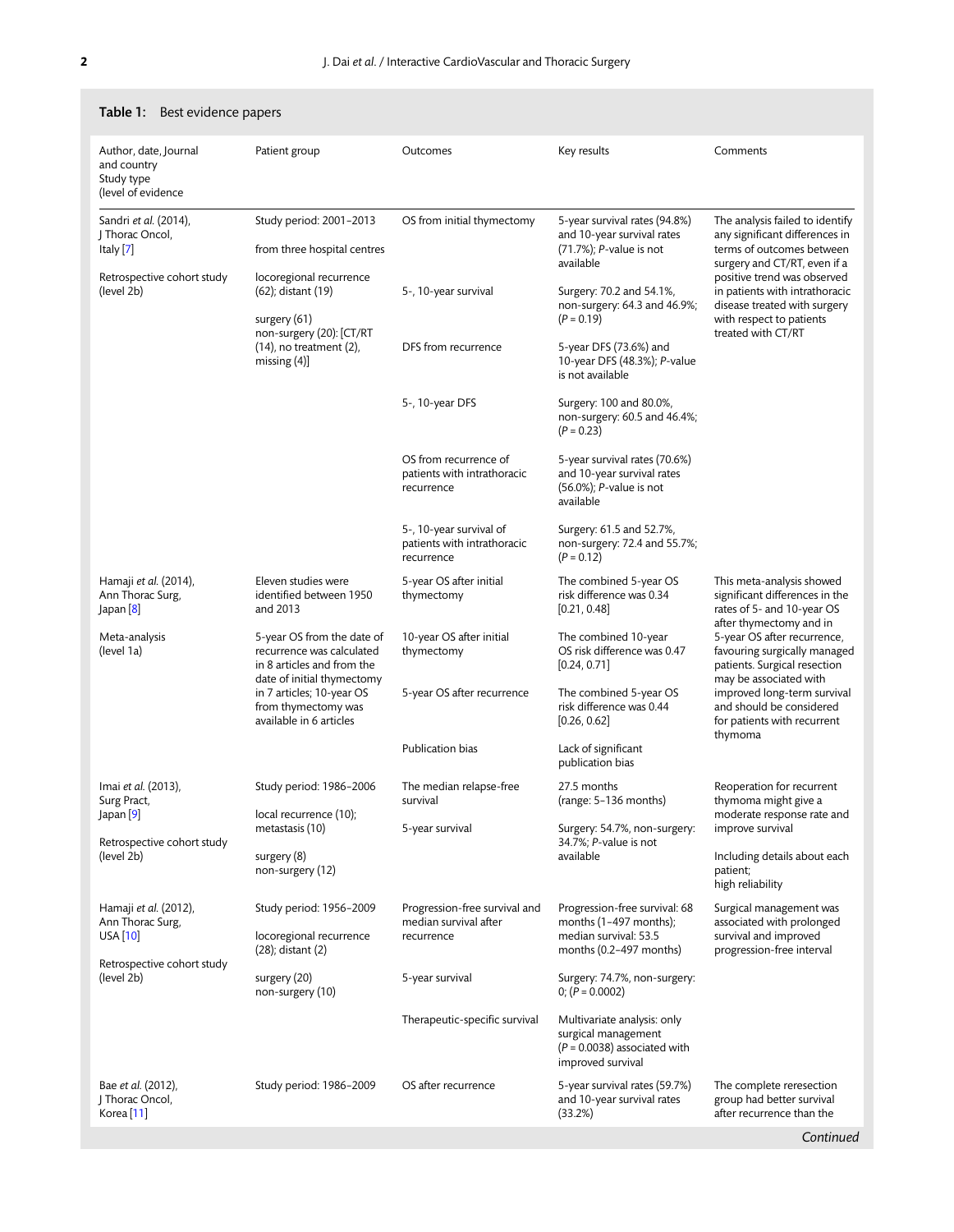Table 1: (Continued)

|  | ı. |  |
|--|----|--|

#### Author, date, Journal and country Study type (level of evidence Patient group **COULCOMES** COULCOMES **Results** Key results Comments Retrospective cohort study (level 2b) local recurrence (6); regional (24); distant (5) surgery (15) non-surgery (26) 5-year survival 5-year survival after recurrence 5-, 10- and 15-year survival after initial resection Operative mortality Operative morbidity CT adverse events<sup>a</sup> Surgery: 77.0%, non-surgery: 49.1%; P-value is not available Complete reresection: 90.9%, non/incomplete reresection: 44.7;  $(P = 0.014)$ Complete reresection: 91.7, 91.7 and 91.7%, without recurrence: 90.7, 86.5 and 82.7%;  $(P = 0.618)$ None in 30-day; during adjuvant CT, 2 patients died of pancytopenia 3/15, 20% [chylothorax (1) and prolonged drainage (2)] 25% (grade 4), 18.8% (grade 3), 31.2% (grade 2) non/incomplete reresection group and had comparable survival after initial resection of thymoma to the patients without recurrence Including details about each patient; High reliability Margaritora et al. (2011), Eur J Cardiothorac Surg, Italy [\[12\]](#page-5-0) Retrospective cohort study (level 2b) Study period: 1972–2008 locoregional recurrence (42); distant (1) surgery (30) non-surgery (13) Long-term survival 5-year survival Operative mortality Operative morbidity RT/CT adverse events<sup>a</sup> Debulking: 25%; medical treatment: 35%; P-value is not available Complete resection: 91%, debulking: 31%; (P < 0.001) None 8/30, 27% 7 patients had MG 2 cases of toxicity: [oesophageal toxicity (grade 2) and haematological toxicity (grade 2)] 1 patient died of respiratory failure Debulking surgery is not recommended for the treatment of recurrent thymoma Marulli et al. (2011), Eur J Cardiothorac Surg, Italy [\[2\]](#page-5-0) Retrospective cohort study (level 2b) Study period: 1980–2009 from four Italian institutions intrathoracic (27) extrathoracic (13) both (3) surgery (24) non-surgery (19) DFS 10-year survival rate from the first intervention Overall 10-year DFS rate was 74% Surgery: 75%, medical treatment: 13%; (P < 0.0001) The surgical treatment of recurrence led to a significantly better survival in comparison with medical treatments Yano et al. (2011), Interact Cardiovasc Thorac Surg, Japan [\[13\]](#page-5-0) Retrospective cohort study (level 2b) Study period: 1994–2009 pleura (21), pulmonary (1), retroperitoneal lymph node (1), local recurrence (1) surgery (12) non-surgery (12) OS 5-year survival RT/CT adverse events 5-year survival (73.3%) and 10-year survival (25.1%) Surgery: 83.3%, non-surgery: 66.7%;  $(P = 0.423)$ 1 patient died due to radiation pneumonitis and 1 patient died of acute There was no difference in OS in those with or without resection

Continued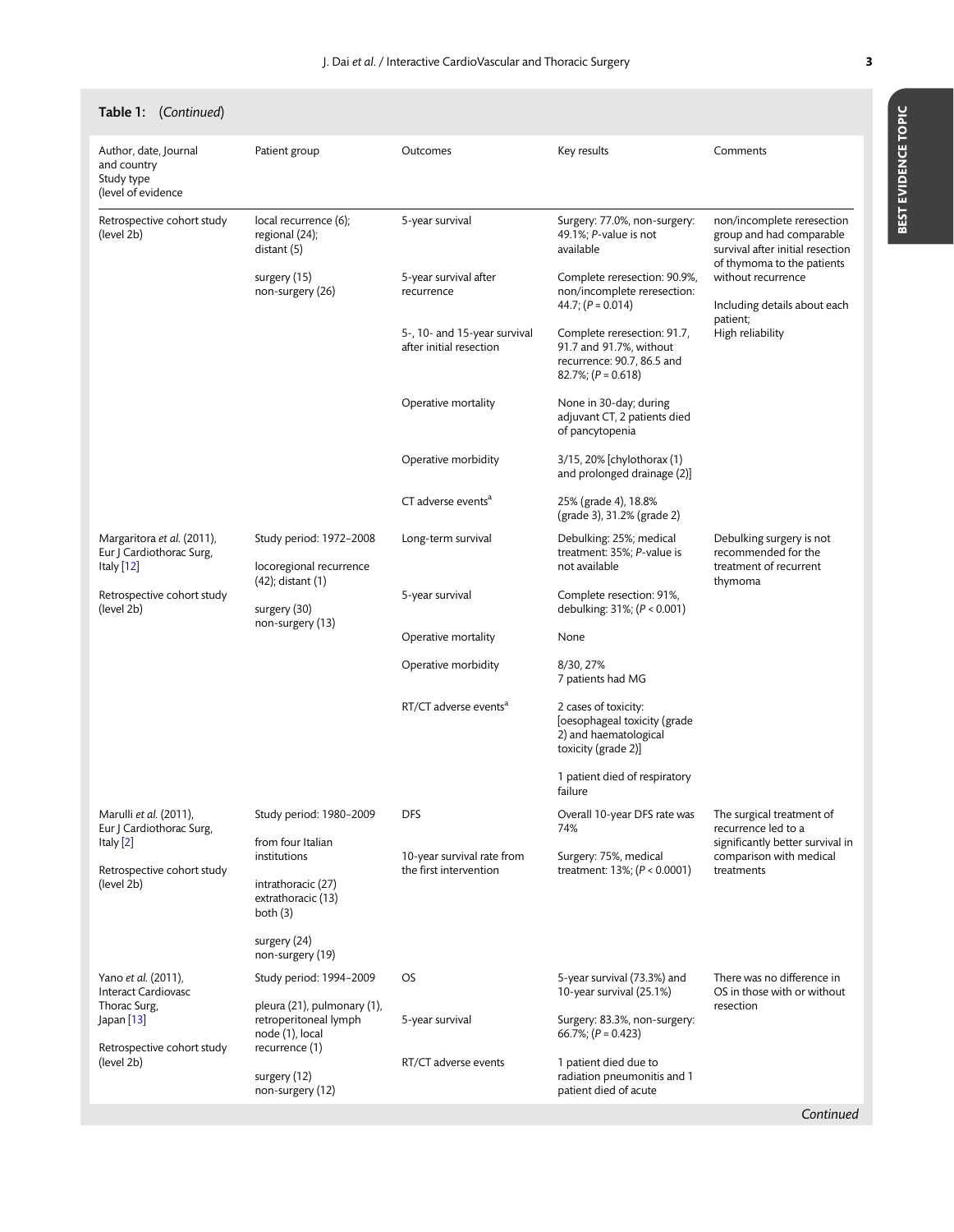| <b>lable I:</b> (Continued)                                                                           |                                                                                        |                                                                         |                                                                                                                                                                          |                                                                                                                                                                                        |
|-------------------------------------------------------------------------------------------------------|----------------------------------------------------------------------------------------|-------------------------------------------------------------------------|--------------------------------------------------------------------------------------------------------------------------------------------------------------------------|----------------------------------------------------------------------------------------------------------------------------------------------------------------------------------------|
| Author, date, Journal<br>and country<br>Study type<br>(level of evidence                              | Patient group                                                                          | Outcomes                                                                | Key results                                                                                                                                                              | Comments                                                                                                                                                                               |
|                                                                                                       |                                                                                        |                                                                         | leukaemia during<br>chemotherapy                                                                                                                                         |                                                                                                                                                                                        |
| Lucchi et al. (2009,<br>J Thorac Cardiovasc Surg,<br>Italy [14]                                       | Study period: 1980-2006<br>Pleura (20)                                                 | Actuarial survival rates from<br>the resection of pleural<br>recurrence | 5-year survival (43.1%) and<br>10-year survival (25.8%)                                                                                                                  | Repeat operation on patients<br>with pleural thymoma<br>recurrences is feasible<br>and safe                                                                                            |
| Retrospective cohort study<br>(level 2b)                                                              | surgery (20)                                                                           | Actuarial survival rates from<br>the initial resection                  | 10-year survival (66%) and<br>20-year survival (34.3%)                                                                                                                   |                                                                                                                                                                                        |
|                                                                                                       |                                                                                        | Operative mortality                                                     | None                                                                                                                                                                     |                                                                                                                                                                                        |
|                                                                                                       |                                                                                        | Operative morbidity                                                     | 3/20, 15% [bleeding (1) and<br>prolonged air leaks (2)]                                                                                                                  |                                                                                                                                                                                        |
|                                                                                                       |                                                                                        | Thymus-related syndrome                                                 | Remission (5), improved (6),<br>stable (3), worsened (1)                                                                                                                 |                                                                                                                                                                                        |
| Okumura et al. (2007),<br>J Surg Oncol,<br>Japan [15]                                                 | Study period: 1957-2002<br>mediastinum (7), pleura                                     | 10-year survival rates<br>following initial resection                   | Surgery: 70%, non-surgery:<br>$35\%;$ (P = 0.002)                                                                                                                        | Reresection for recurrent<br>thymoma is considered to<br>be an effective and                                                                                                           |
| Retrospective cohort study                                                                            | (16), lung (8), chest wall (1)                                                         | Operative mortality                                                     | None                                                                                                                                                                     | acceptable option of<br>treatment                                                                                                                                                      |
| (level 2b)                                                                                            | surgery (22)<br>non-surgery (45)                                                       |                                                                         |                                                                                                                                                                          |                                                                                                                                                                                        |
| Evoli et al. (2002),<br>Neurology,                                                                    | Study period: 1972-2001                                                                | 5-year survival after<br>thymectomy                                     | Surgery: 100%, non-surgery:<br>75%; P-value is not available                                                                                                             | Reoperation has proved<br>effective in prolonging                                                                                                                                      |
| Italy $[16]$                                                                                          | locoregional recurrence<br>(17); distant (1)                                           | 5-year survival after<br>recurrence                                     | Surgery: 85.7%, non-surgery:<br>25%; P-value is not available                                                                                                            | survival                                                                                                                                                                               |
| Retrospective cohort study<br>(level 2b)                                                              | surgery (10)<br>non-surgery (8)                                                        |                                                                         |                                                                                                                                                                          | Including details about each<br>patient;<br>High reliability                                                                                                                           |
| Haniuda et al. (2001),<br>J Surg Oncol,                                                               | Study period: 1963-1999<br>surgery (15)<br>non-surgery (9)                             | OS from the time of<br>recurrence                                       | 5-year survival (37.1%) and<br>10-year survival (15.9%)                                                                                                                  | Reoperation should not be<br>attempted for all patients<br>with recurrent thymoma,<br>because the effect of<br>subtotal resection for severe<br>pleural recurrence is<br>disappointing |
| Japan [17]<br>Retrospective cohort study<br>(level 2b)                                                |                                                                                        | 5-year survival                                                         | Surgery: 40%, non-surgery:<br>33%; $(P = 0.08)$                                                                                                                          |                                                                                                                                                                                        |
|                                                                                                       |                                                                                        | Operative mortality                                                     | $2/15$ , 13% (bleeding and<br>respiratory failure due to<br>pneumonia) both patients<br>had MG                                                                           |                                                                                                                                                                                        |
|                                                                                                       |                                                                                        | Operative morbidity                                                     | None                                                                                                                                                                     |                                                                                                                                                                                        |
| Regnard et al. (1997),<br>Ann Thorac Surg,<br>France [18]<br>Retrospective cohort study<br>(level 2b) | Study period: 1956 -1995                                                               | OS                                                                      | 5-year survival (51%) and<br>10-year survival (43%)                                                                                                                      | Reresection can be<br>recommended in selected<br>patients<br>Postoperative morbidity and<br>mortality were quite high,<br>especially in myasthenic<br>patients                         |
|                                                                                                       | $local (7)$ ; regional $(15)$ ;<br>distant (5); thoracotomy<br>scar(1)<br>surgery (28) | 5-year survival                                                         | Complete resection: 64%,<br>incomplete resection: 25%;<br>$(P = 0.08)$                                                                                                   |                                                                                                                                                                                        |
|                                                                                                       |                                                                                        | Operative mortality                                                     | 3/28, 11% (respiratory failure,<br>pneumonia and haemoptysis<br>due to bronchoarterial fistula<br>all patients had MG                                                    |                                                                                                                                                                                        |
|                                                                                                       |                                                                                        | Operative morbidity                                                     | 9/28, 33% [pneumonia (3),<br>respiratory failure requiring a<br>tracheal intubation (7),<br>pulmonary embolism (1),<br>myocardial infarction (1)]<br>All patients had MG |                                                                                                                                                                                        |
| Ruffini et al. (1997),<br>J Thorac Cardiovasc Surg,<br>Italy [4]                                      | Study period: 1974-1993                                                                | OS from the time of<br>recurrence                                       | 5-year survival (48%) and<br>10-year survival (24%)                                                                                                                      | Total resection of the<br>recurrent tumour offers the                                                                                                                                  |

# Table 1: (Continued)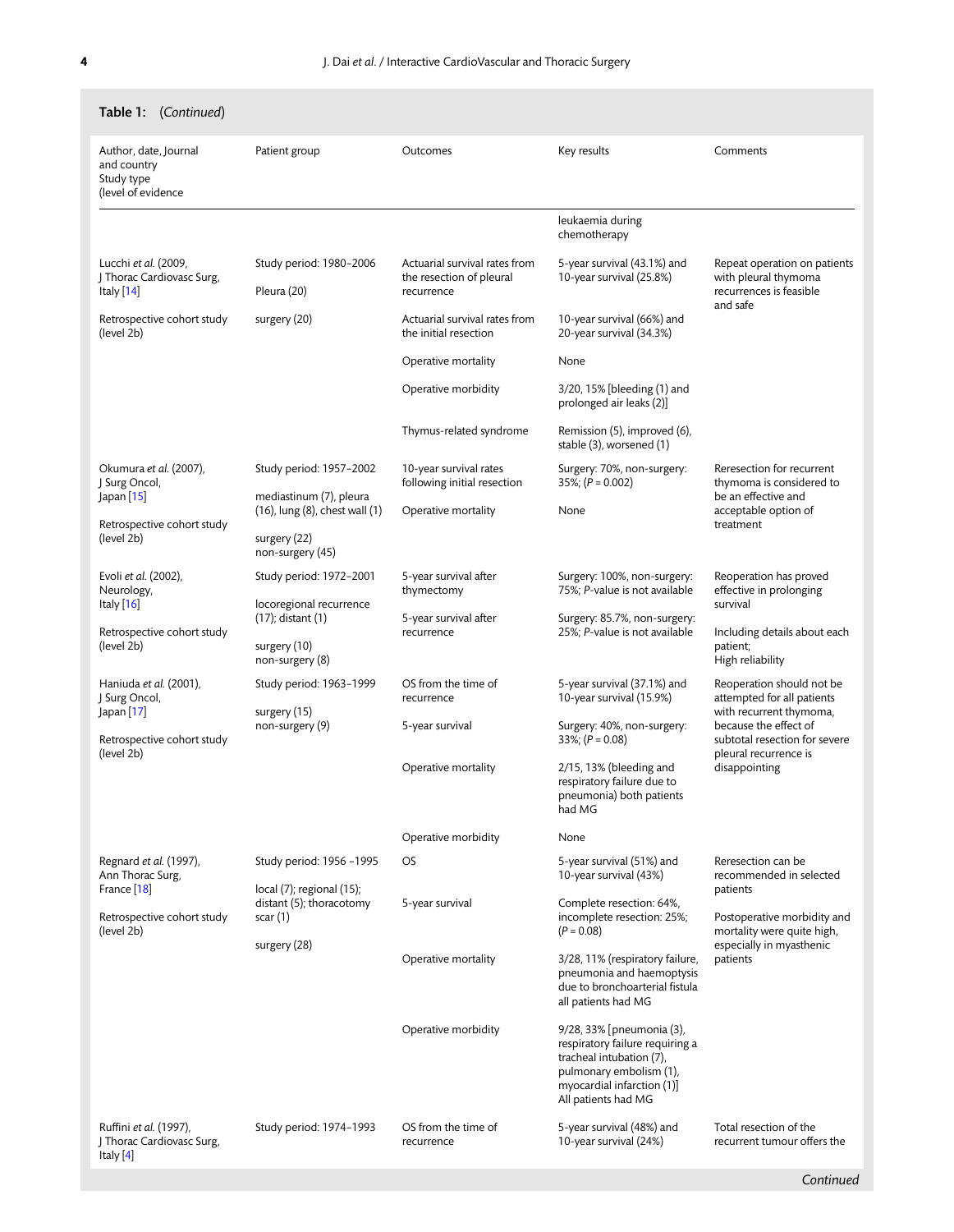| Table 1: (Continued)                                                     |                                                                            |                        |                                                                                                                                                                                               |                                                        |
|--------------------------------------------------------------------------|----------------------------------------------------------------------------|------------------------|-----------------------------------------------------------------------------------------------------------------------------------------------------------------------------------------------|--------------------------------------------------------|
| Author, date, Journal<br>and country<br>Study type<br>(level of evidence | Patient group                                                              | Outcomes               | Key results                                                                                                                                                                                   | Comments                                               |
| Retrospective cohort study<br>(level 2b)                                 | local (11); regional + distant<br>(17)<br>surgery (16)<br>non-surgery (14) | Survival               | Complete resection of<br>the recurrent tumour<br>$(B = 1.85; P = 0.03)$<br>worse 5- and 10-year<br>survival in debulking surgery<br>than exclusive radiotherapy                               | best chance of long-term<br>survival                   |
| Blumberg et al. (1995),<br>Ann Thorac Surg,<br>USA [19]                  | Study period: 1949-1993<br>local (17), distant (5),<br>local + distant (3) | OS.<br>5-year survival | 5-year survival (65%)<br>Resection of recurrence<br>resulted in a favourable<br>5-year survival, which was<br>Surgery: 85%, non-surgery:<br>similar to that of patients<br>45%; $(P = 0.001)$ |                                                        |
| Retrospective cohort study<br>(level 2b)                                 | Surgery (13)<br>non-surgery (12)                                           | 5-year survival        | Surgery + RT: 85%,<br>non-surgery: 42%                                                                                                                                                        | with complete resection who<br>did not have recurrence |
|                                                                          |                                                                            | RT adverse events      | Some grade of lung fibrosis<br>in all cases, no severe<br>functional impairment                                                                                                               |                                                        |
|                                                                          |                                                                            |                        |                                                                                                                                                                                               |                                                        |

<sup>a</sup>According to the National Cancer Institute Common Terminology Criteria for Adverse Events version 4.0. RT: radiotherapy; CT: chemotherapy; MG: myasthenia gravis; OS: overall survival; DFS: disease-free survival.

analysed as a single series. The cases in Ruffini et al.  $[4]$ , Urgesi et al. [[5](#page-5-0)] and Maggi et al. [\[6](#page-5-0)] were from the same institution, and therefore, the latter two studies were excluded to avoid duplication. This left a final selection of 15 papers which are presented in Table [1](#page-1-0).

#### RESULTS

No randomized trial evidence was found, and all studies were retrospective case series, except for one meta-analysis. The operative mortality rate was reported in 6 studies, ranging from 0 to 13.3%, and the operative morbidity rate in 5 studies, ranging from 0 to 32.1%.

Sandri et al. [[7](#page-5-0)] compared patients receiving surgery versus those receiving chemo/radiotherapy for recurrence, and found no difference between the groups in terms of rates of overall survival (OS) after initial thymectomy and disease-free survival after treatment for recurrence ( $P = 0.19$  and  $P = 0.23$ , respectively). However, in patients with intrathoracic recurrence, a trend was observed for better survival in patients treated with surgery compared with patients treated with radio and/or chemotherapy alone, although the difference fell short of statistical significance ( $P = 0.12$ ).

Hamaji et al. [[8](#page-5-0)] reviewed the literature available before the year 2013 and developed evidence-based recommendations. The authors demonstrated improved long-term survival in patients who were treated surgically compared with those treated non-surgically, including 5- and 10-year OS after initial thymectomy (risk ratio: 0.34 and 0.47) and 5-year OS after recurrence (risk ratio: 0.44).

In 2012 Bae et al. [[11\]](#page-5-0) reported that there was no postoperative 30-day mortality after reresection but 3 cases of minor morbidity, including 1 of chylothorax and 2 of prolonged chest drainage for more than 7 days. Regarding survival after initial resection, they found that in patients with complete reresection, their survival was comparable with that of patients without recurrence  $(P = 0.618)$ . The same result was also found by Blumberg et al. [\[19](#page-5-0)].

Margaritora et al. [[12\]](#page-5-0), in a retrospective review of their 40-year experience, reported 5-, 10- and 15-year OS rates of 64, 51 and 43%, respectively, for patients with recurrence. In surgically managed patients, the postoperative mortality was nil, whereas postoperative complications occurred in 8 patients (27%), 7 of whom had myasthenia gravis (MG). The 5-year survival was significantly better when reoperation was performed for recurrence (91%, P = 0.001).

Marulli et al. [[2](#page-5-0)] reviewed the survival outcomes of 43 patients treated at four different Italian institutions for recurrent thymoma. Surgical treatment of recurrence led to a significantly better 10-year survival rate from the first intervention in comparison with medical treatments alone (75 vs 13%, P < 0.0001).

Lucchi et al. [[14\]](#page-5-0) targeted patients with pleural thymoma recurrences and 15 of 20 patients had a thymus-related syndrome. After a median follow-up of 98 months after reresection, the majority of patients who had a thymus-related syndrome experienced symptomatic improvement and only 1 patient worsened. The authors reported no mortality and an acceptable percentage of morbidity  $(n = 3, 13.6\%)$ . Similarly, Evoli et al. [\[16\]](#page-5-0) studied recurrent thymoma in patients with MG and their results proved that reoperation appeared effective in prolonging survival (87.5 vs 25%, P-value not provided).

Haniuda et al. [\[17](#page-5-0)] reported that of the 15 patients receiving reoperation, 2 died during the postoperative course. Both patients had developed severe MG paralleling the recurrence of thymoma, and 1 patient died of bleeding and the other of respiratory failure due to pneumonia. The authors reported no operative morbidity. On survival analysis, reoperation was found to have no beneficial effect on post-recurrence survival ( $P = 0.08$ ).

Regnard et al. [\[18\]](#page-5-0) investigated patients undergoing reoperation for recurrent thymoma and found that 3 (11%) patients died during the postoperative course. All 3 had MG. The overall